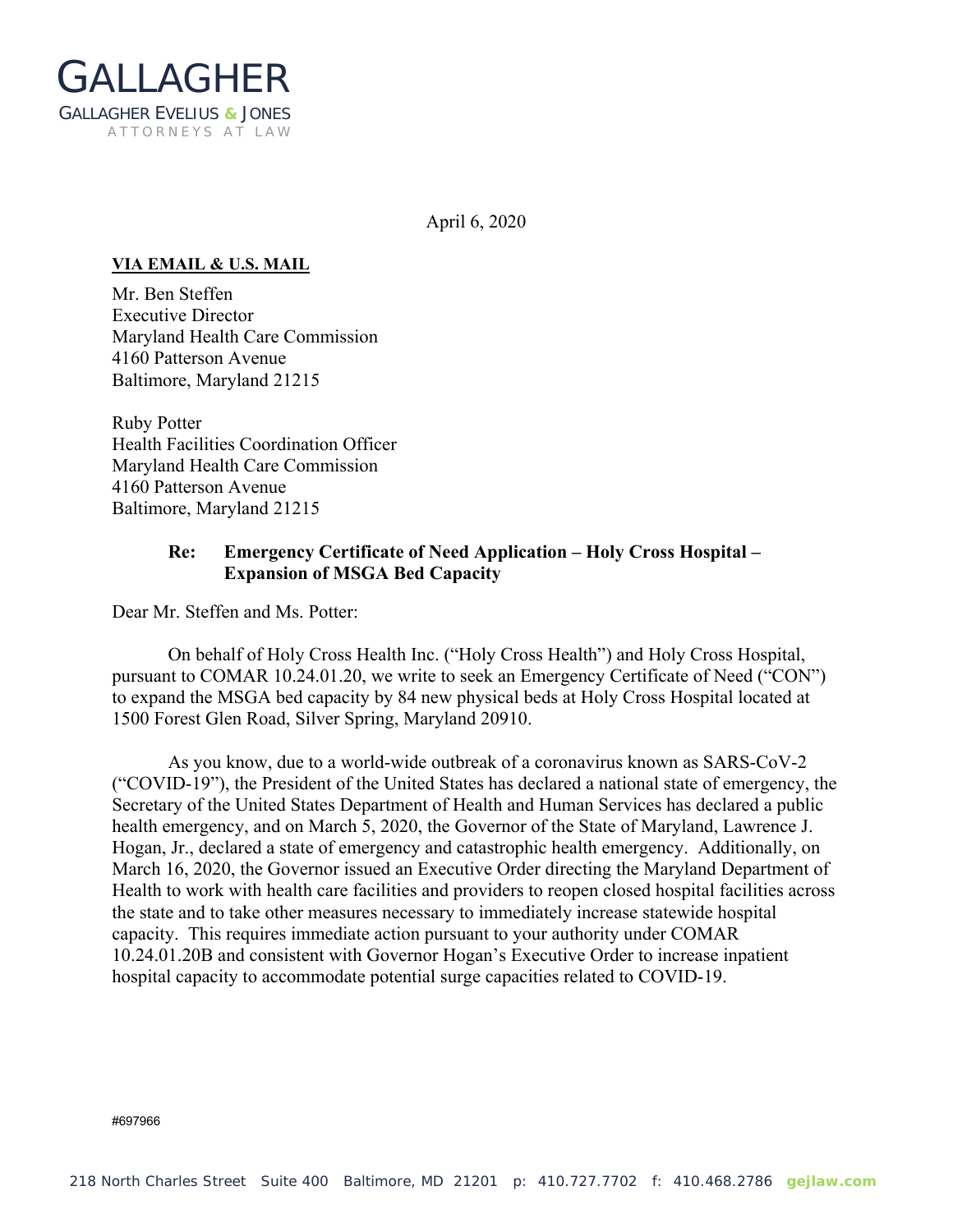

Mr. Ben Steffen Ms. Ruby Potter April 6, 2020 Page 2

## **I. Project Description**

Holy Cross Health hereby applies for an Emergency CON for the purpose of expanding bed capacity at Holy Cross Hospital in preparation for an expected surge in hospital admissions related to COVID-19 infection and treatment. The proposed project would involve the addition of new capacity as well as the re-activation or conversion of existing physical capacity, for which a CON is not required. $<sup>1</sup>$ </sup>

The project would involve establishing 84 new MSGA beds in space on the  $6<sup>th</sup>$  and  $7<sup>th</sup>$ floors of the hospital to create additional acute care capacity of 42 MSGA beds on each floor. These spaces, comprising approximately 25,000 square feet on each floor, were previously used for acute care services, but were decommissioned. The work would begin immediately upon approval of this application, and is estimated to be completed by May 15, 2020.

## **II. Estimated Project Cost**

The cost of the project will not exceed the hospital capital threshold requiring a CON from the Maryland Health Care Commission under MARYLAND CODE, HEALTH-GENERAL § 19-  $120(a)(4)$ . The total project cost, including facilities work and purchase of equipment, is estimated to be approximately \$11.0 million, and Holy Cross Health intends to use available cash to fund the project.

 Holy Cross Health also seeks a waiver from the Executive Director or designee pursuant to COMAR 10.24.01.10A(2) such that: (1) the requirement under COMAR 10.24.01.20C for the Emergency CON applicant to file a formal CON application be suspended until at least thirty (30) days after the declared state of emergency of March 5, 2020 is terminated; and (2) that any Emergency CON granted pursuant to this Emergency CON application not expire until thirty (30) days after the declared state of emergency of March 5, 2020 is terminated or 165 days after its issuance, whichever is later.

 $\frac{1}{1}$  $<sup>1</sup>$  In addition to the new bed capacity requested in this application, the project would also</sup> involve: (1) the activation of 62 physical beds on the  $5<sup>th</sup>$  and  $6<sup>th</sup>$  floors of the hospital; (2) the conversion of 28 post anesthesia care unit (PACU) spaces to be used as 28 MSGA beds; and (3) the conversion of 30 beds from medical / surgical beds to ICU beds. These changes can be made without a CON by seeking temporary adjustment of bed licensure through the Office of Health Care Quality.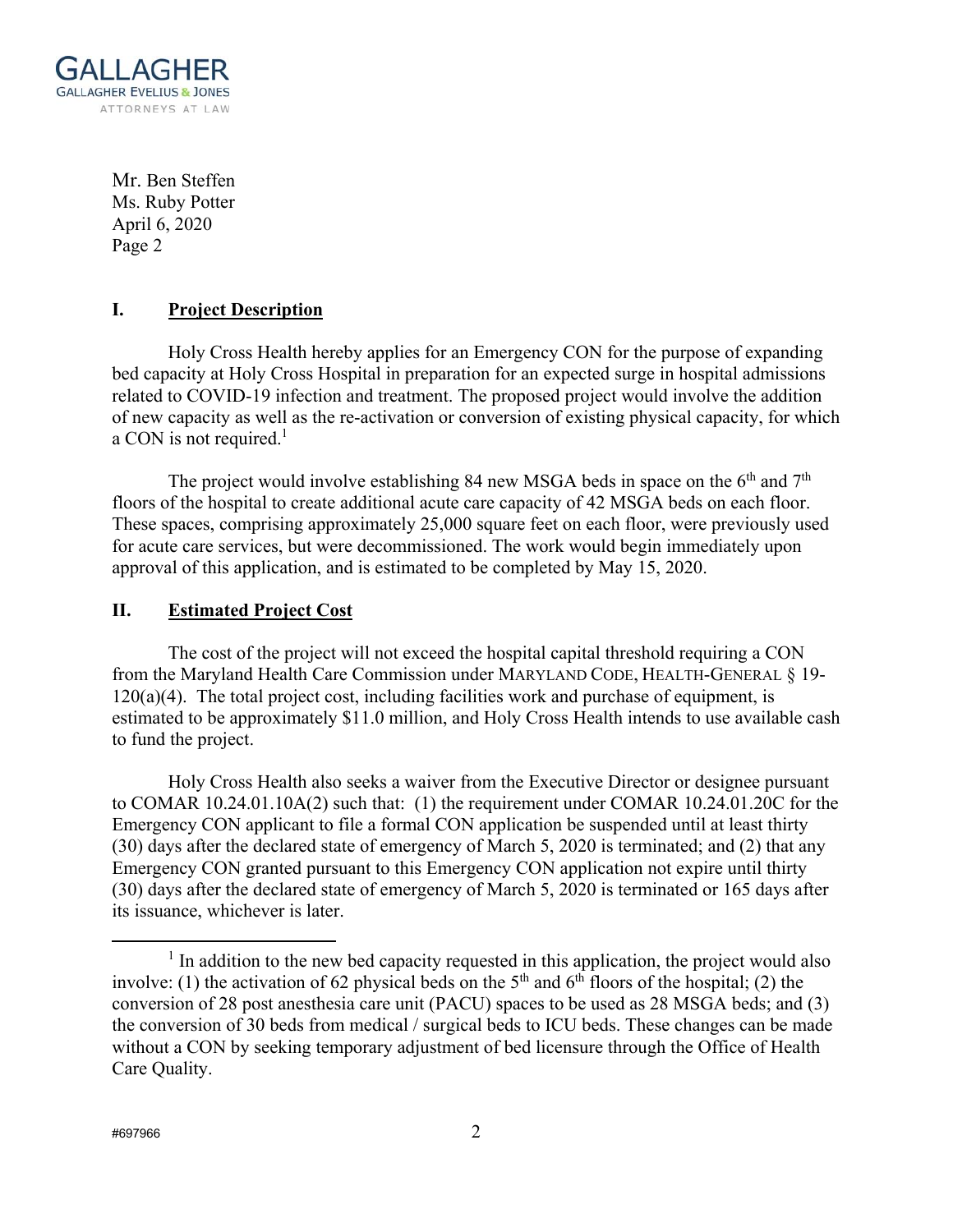

Mr. Ben Steffen Ms. Ruby Potter April 6, 2020 Page 3

We respectfully request you to act on this request as soon as possible so that Holy Cross Health can begin work on this critically important project. Please let us know if you need any additional information regarding the requested Emergency CON Application.

Sincerely,

Thomas C. Dame

ed Buch<br>Regenbogen

James C. Buck

Malloy.

Mallory Regenbogen

Cc: via email

 Robert R. Neall, Secretary, Maryland Department of Health Dennis R. Schrader, Deputy Secretary for Health Care Financing & Chief Operating Officer Andrew N. Pollak, M.D. Chairman, Maryland Health Care Commission Katie Wunderlich, Executive Director, Maryland Health Services Cost Review Commission Patricia T. (Tricia) Nay, M.D. Director, Office of Health Care Quality Renee Webster, Assistant Director for Hospitals, Laboratories and Patient Safety, OHCQ Paul Parker, Director, Center for Health Care Facilities Planning & Development Kevin McDonald, Chief, Certificate of Need Suellen Wideman, Esq., Assistant Attorney General Travis Gayles, M.D., Ph.D., Montgomery County Health Officer Norvell V. Coots, M.D., President and CEO, Holy Cross Health